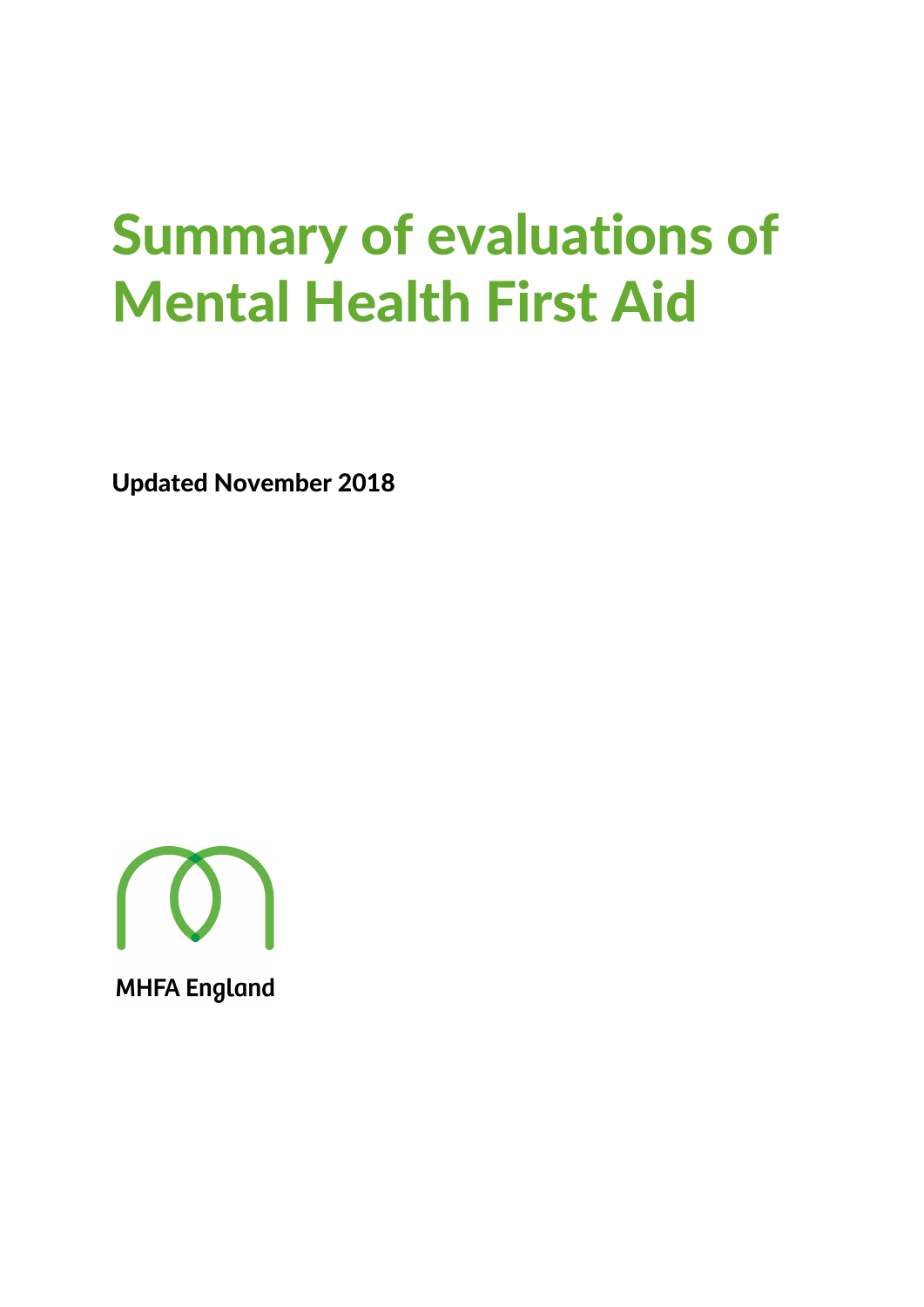

### **Contents**

| <b>What is Mental Health First Aid?</b>                    | 1  |
|------------------------------------------------------------|----|
| Adult MHFA                                                 | 2  |
| 2016: British Journal of Nursing                           |    |
| 2015: Perspectives in Public Health                        |    |
| 2014: Journal of Public Mental Health                      |    |
| 2013: Birmingham and Solihull Mental Health Foundation     |    |
| 2013: University of Birmingham & Coventry University       |    |
| Pre-2013 evaluations                                       |    |
| <b>Higher Education MHFA</b>                               | 9  |
| 2016: University of Chester                                |    |
| Youth MHFA                                                 | 10 |
| 2018: University College London                            |    |
| 2016-2019: University of Bristol & Cardiff University      |    |
| 2013: University of Westminster                            |    |
| <b>MHFA in the workplace</b>                               | 13 |
| 2018: MENTOR study                                         |    |
| 2018: International Journal of Workplace Health Management |    |
| 2018: RAND Europe                                          |    |
| 2018: Health and Safety Executive                          |    |
| 2018: Meta-analysis                                        |    |
| <b>Armed Forces MHFA</b>                                   | 17 |
| 2016: University of Gloucestershire                        |    |
| <b>International MHFA programmes</b>                       | 19 |
| 2018: International Journal of Workplace Health Management |    |
| 2018: Meta-analysis                                        |    |
| 2014: Meta-analysis                                        |    |
|                                                            |    |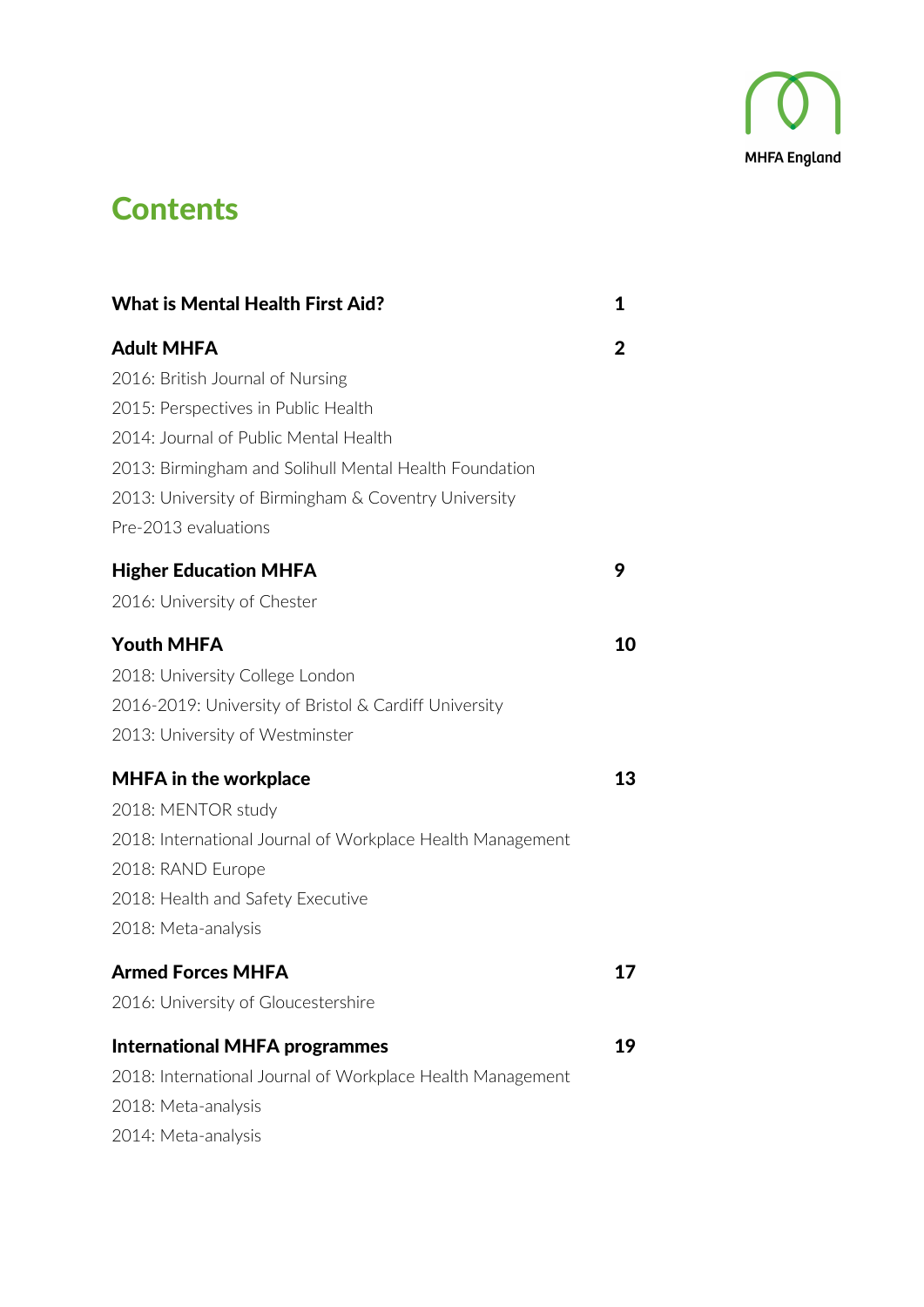

# What is Mental Health First Aid?

Mental Health First Aid (MHFA) is an international mental health awareness and skills programme developed in Australia in 2000 and now internationally recognised in over 25 countries. Mental Health First Aiders learn how to spot the signs and symptoms of a range of mental health issues. They are taught how to provide help on a first aid basis and effectively guide the person towards the right support services. Globally, nearly three million people have been trained in MHFA skills.

MHFA came to England in 2007 and was developed and launched under the Department of Health: National Institute of Mental Health in England (NIMHE) as part of a national approach to improving public mental health. In 2009 we became a Community Interest Company (CIC).

Our vision is to normalise society's attitudes and behaviours around mental health, by developing the skills we need to look after our own and others' wellbeing. To date we have trained over 1,800 instructors in England who have delivered MHFA training to over 300,000 people in a wide range of communities. We also offer in-house training and consultancy directly to organisations through our Commercial Team.

We continually develop our training products to keep them at the cutting edge of research and best practice. Our robust quality assurance processes ensure that instructors deliver training of the highest quality.

Repeated evaluations have shown that the skills learnt on MHFA courses:

- Increase both knowledge and confidence in how to support someone experiencing a mental health issue
- Improve attitudes towards mental health issues, reducing stigma whilst normalising mental ill health to promote more empathetic approaches
- Are used by between 68.5% 88% of Mental Health First Aiders if they encounter someone experiencing mental ill health after attending a course, with many providing support to more than one person
- Have a direct positive impact on attendees' own mental health and wellbeing, with many reporting an increased ability to manage their own mental health

You can find a summary of these studies below and some are available to download at **[mhfaengland.org/mhfa-centre/research-and-evaluation/](http://www.mhfaengland.org/mhfa-centre/research-and-evaluation/)**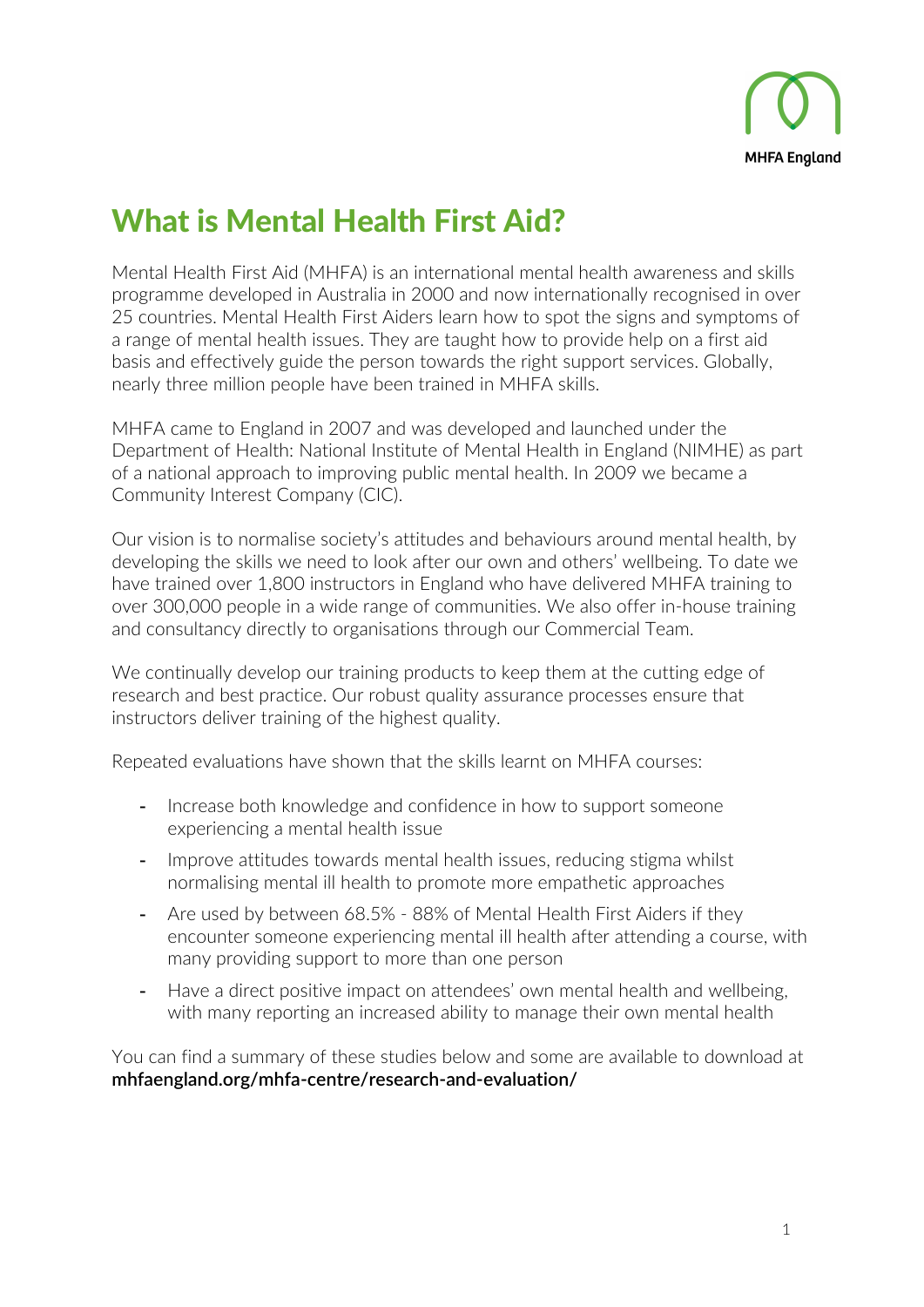

# Evaluations of Adult MHFA

Adult MHFA courses are designed for the general adult population and teach people how to support friends, family, colleagues and community members. Adult MHFA includes two day, one day and half day courses, all of which are delivered in a range of community and workplace settings.

### **Fessey V, James G, Pengelly T | [Mental Health First Aid: Equipping the nurses of the](http://www.magonlinelibrary.com/doi/10.12968/bjon.2016.25.15.858)  [future](http://www.magonlinelibrary.com/doi/10.12968/bjon.2016.25.15.858) | British Journal of Nursing | August 2016**

This study set out to evaluate the effectiveness of Adult MHFA Half Day ('Lite') training for nurses in managing both their own wellbeing and that of the patients they work with. Nurses are under increasing amounts of stress and are also likely to encounter many patients with both diagnosed and undiagnosed mental health issues.

Second year nursing students at Coventry University were asked to self-evaluate their confidence levels in supporting people with a mental health issue both before and after attending the half day MHFA course. They reported a marked improvement in confidence, knowledge and skills for helping people in emotional distress

Qualitative comments on what they had learnt included:

- "Everyone experiences a mental health problem differently."
- "Be careful of language used, don't stigmatise."
- "Not to be worried about discussing self-harm and suicide."
- "Strategies to improve own resilience."

The study concluded that the introduction of MHFA training into current nursing curricula is a step towards encouraging nursing students to develop a more personcentred approach to care.

### **Kroll H | [Mental Health First Aid: addressing mental health as a public health priority](http://rsh.sagepub.com/content/135/1/12.full) | Perspectives in Public Health | January 2015**

This feature article examines the role and evidence for MHFA training as a tool in improving public health priorities on the basis of existing research.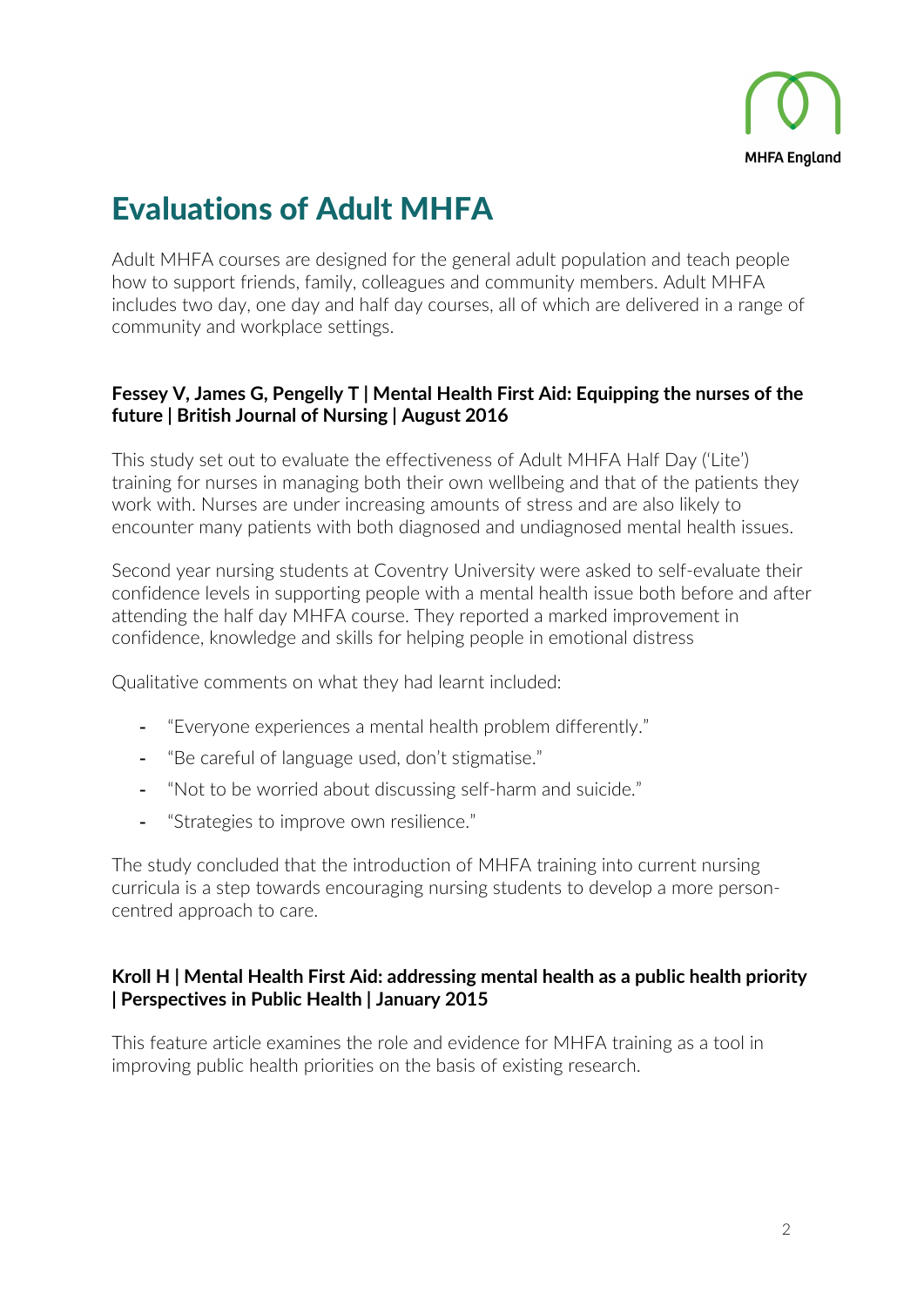

### **Moffitt J, Bostock J, Cave A | [Promoting well-being and reducing stigma about](http://www.emeraldinsight.com/doi/abs/10.1108/JPMH-02-2013-0004?mobileUi=0&)  [mental health in the fire service](http://www.emeraldinsight.com/doi/abs/10.1108/JPMH-02-2013-0004?mobileUi=0&) | Journal of Public Mental Health | June 2014**

This study examined the effect of three different mental health focused training conditions on 106 managers within the fire service in Northumberland, one of which was MHFA. It found that:

- MHFA training resulted in a statistically significant improvement in attitude to mental health problems, as well as an increased ability and confidence to help someone experiencing mental ill health. By comparison, a combined leafleting and Q&A session did not achieve a similar result
- MHFA was considered from both quantitative and qualitative evaluations to be an appropriate tool to address issues around stress in the fire service; to promote understanding of workplace influences on stress; increase awareness of how colleagues and managers can help and promote more positive approaches to mental health

### **Hawkins N | [The use of Mental Health First Aid in supporting people working in the](https://mhfaengland.org/mhfa-centre/research-and-evaluation/bsmhft-and-counter-terrorism-unit-mhfa-course-feedback/)  [Prevent agenda](https://mhfaengland.org/mhfa-centre/research-and-evaluation/bsmhft-and-counter-terrorism-unit-mhfa-course-feedback/) | Birmingham and Solihull Mental Health Foundation | December 2013**

This study examined the use of MHFA as a resource within the context of establishing the Preventing Violent Extremism agenda, a collaboration between West Midlands Counter Terrorism Unit and Birmingham and Solihull Mental Health Foundation Trust to prevent especially vulnerable adults from being radicalised through mentoring support. Training was offered to such mentors across two MHFA courses.

Feedback from these courses was overwhelmingly positive and highlighted gaps within police officer training, including comments from delegates such as:

"The training was excellent and should be rolled out to all frontline workers alongside the standard & mandatory first aid training. It was the first time in 22 years that I was given what to me was an in-depth explanation of mental health problems."

### **Patterson P, Pearson L | [Mental Health First Aid England: is improving the mental](https://mhfaengland.org/mhfa-centre/research-and-evaluation/birmingham-and-coventry-uni-mhfa-course-evaluations-summary/)  [health literacy of the population contributing to a public health priority?](https://mhfaengland.org/mhfa-centre/research-and-evaluation/birmingham-and-coventry-uni-mhfa-course-evaluations-summary/) | University of Birmingham & Coventry University | Presented at Public Health England annual conference | September 2013**

This large-scale study analysed the course evaluations from 11,502 delegates who attended MHFA courses between October 2011 and December 2012. It found that: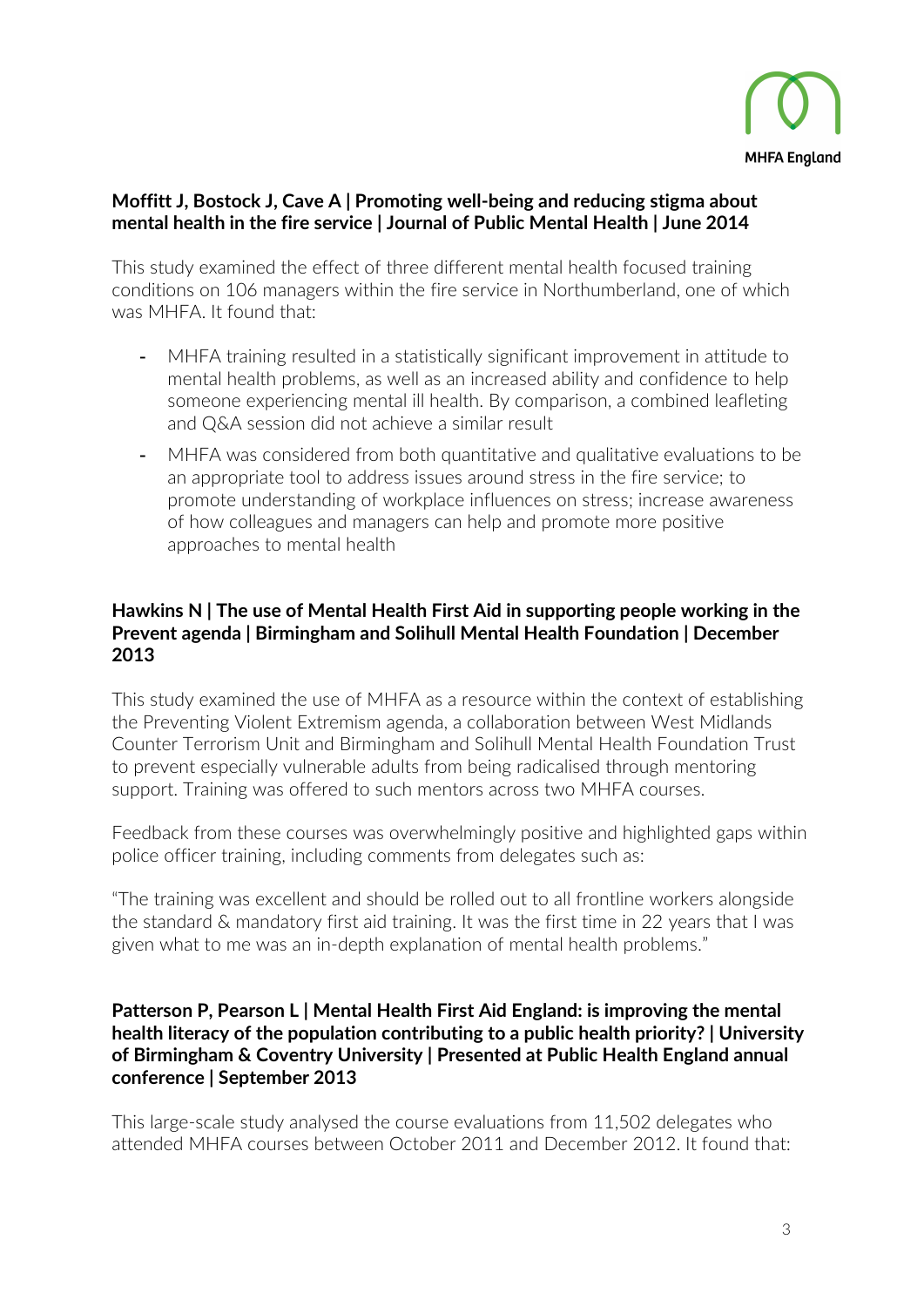

- Mean personal confidence of how to best support others with a mental health issue increased on average by 3.5 points (from 4.49- 7.99/10)
- Mean knowledge and understanding of how to best support others with a mental health issue increased on average by 3.78 points (from 4.42-8.2/10)
- Both pre- and post-course confidence in how to help someone were highly correlated with knowledge of how to support others (correlation of .89 and .8 respectively)
- 96.6% of delegates further rated the training as very good/good

The study concluded that MHFA training met public health priorities by increasing mental health literacy.

### **Khaliq F | [Evaluation of Mental Health First Aid Training for Voluntary and](https://mhfaengland.org/mhfa-centre/research-and-evaluation/nhs-report-bristol-mhfa-training-bme-communities/)  [Charitable Services working with Black and Minority](https://mhfaengland.org/mhfa-centre/research-and-evaluation/nhs-report-bristol-mhfa-training-bme-communities/) Ethnic individuals in Bristol | [Avon and Wiltshire Mental Health Partnership Trust](https://mhfaengland.org/mhfa-centre/research-and-evaluation/nhs-report-bristol-mhfa-training-bme-communities/) | November 2011**

This evaluation was produced in the context of Bristol's mental health promotion strategy 2008- 2011 which included an emphasis on supporting delivery of race equality in mental health care whilst reducing stigma and encouraging help-seeking behaviour. The aim of this project was to build capacity within Black and Minority Ethnic (BME) organisations and voluntary and charitable services working with BME communities in Bristol.

Six courses were delivered to 81 delegates over a year. Trainers, content, materials, learning exercises and environment were predominantly rated by delegates as "excellent/very good" and "good". The report recommended further rollout within BME communities on the basis of this feedback.

### **Borrill J | [Mental Health First Aid England and North East Mental Health](https://mhfaengland.org/mhfa-centre/research-and-evaluation/mental-health-first-aid-north-east-england/)  [Development Unit Partnership Project](https://mhfaengland.org/mhfa-centre/research-and-evaluation/mental-health-first-aid-north-east-england/) | University of Westminster | March 2011**

This study examined the effect of MHFA courses delivered to 382 people across 23 venues in North East England. Delegates were asked to rate on a scale of 1-5 their knowledge and confidence in supporting people with mental health issues. The study found:

- Median knowledge rating increased from 3 (limited) to 4 (good), a highly statistically significant result (p<.001) The percentage rating their own knowledge as good/excellent increased from 32% to 90%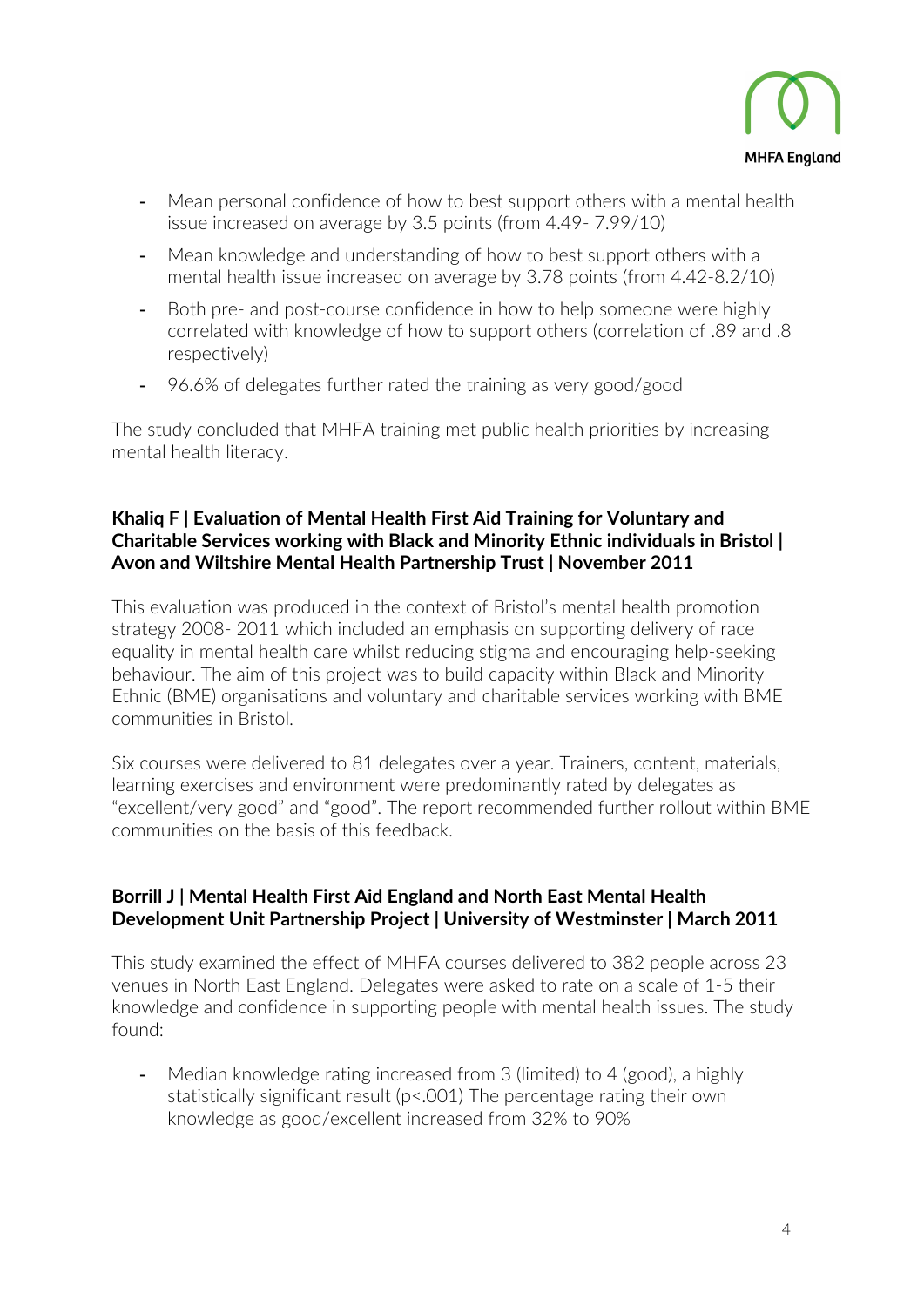

- Median confidence rating increased from 3 (limited) to 4 (good); a highly statistically significant result (p<.001) The percentage rating their own confidence as good/excellent increased from 27% to 90%
- From a qualitative perspective, the researchers highlighted that:
- There were "many comments provided on how training had changed their attitudes to people with mental health problems", on the basis of "better understanding, normalisation, and reduction in fear and stigma"
- Participants planned to "be more compassionate and supportive, listen more, identify signs and use skills and tools learned"
- "A number of participants also described how training would help them in their personal lives, within their families and as carers"

### **Potter G | [How are the skills learnt on Mental Health First Aid training used to help](https://mhfaengland.org/mhfa-centre/research-and-evaluation/understanding-how-skills-learnt-mhfa-course-are-applied/)  [people with mental health problems?](https://mhfaengland.org/mhfa-centre/research-and-evaluation/understanding-how-skills-learnt-mhfa-course-are-applied/) | University of Brighton MSc in Public Health Dissertation | February 2011**

This qualitative study was completed as an MSc in Public Health dissertation. It examined how attendance on an MHFA course affects support provided by health professionals (health trainers with no prior training in mental health) to people experiencing mental health issues. Three health trainers were interviewed before taking the course and three months after taking the course. It found that:

- Participants more readily recognised mental health issues in clients and were more at ease with discussing mental health issues post training
- Participants had a higher awareness of mental health services on offer and established better referral pathways within their practice
- and concluded that:
- "MHFA training appears to increase the help and support provided by health trainers to clients living with mental health problems, through the provision of a more comfortable environment for clients to discuss mental health problems and the provision of help and guidance towards appropriate support"
- MHFA should be considered as training for frontline health professionals with no prior mental health training

### **Brett-Jones J | [NHS Camden Mental Health First Aid Programme Review](https://mhfaengland.org/mhfa-centre/research-and-evaluation/nhs-camden-review/) | October 2010**

This evaluates the rollout of MHFA training to 69 trainees across six courses in the London Borough of Camden. It found that: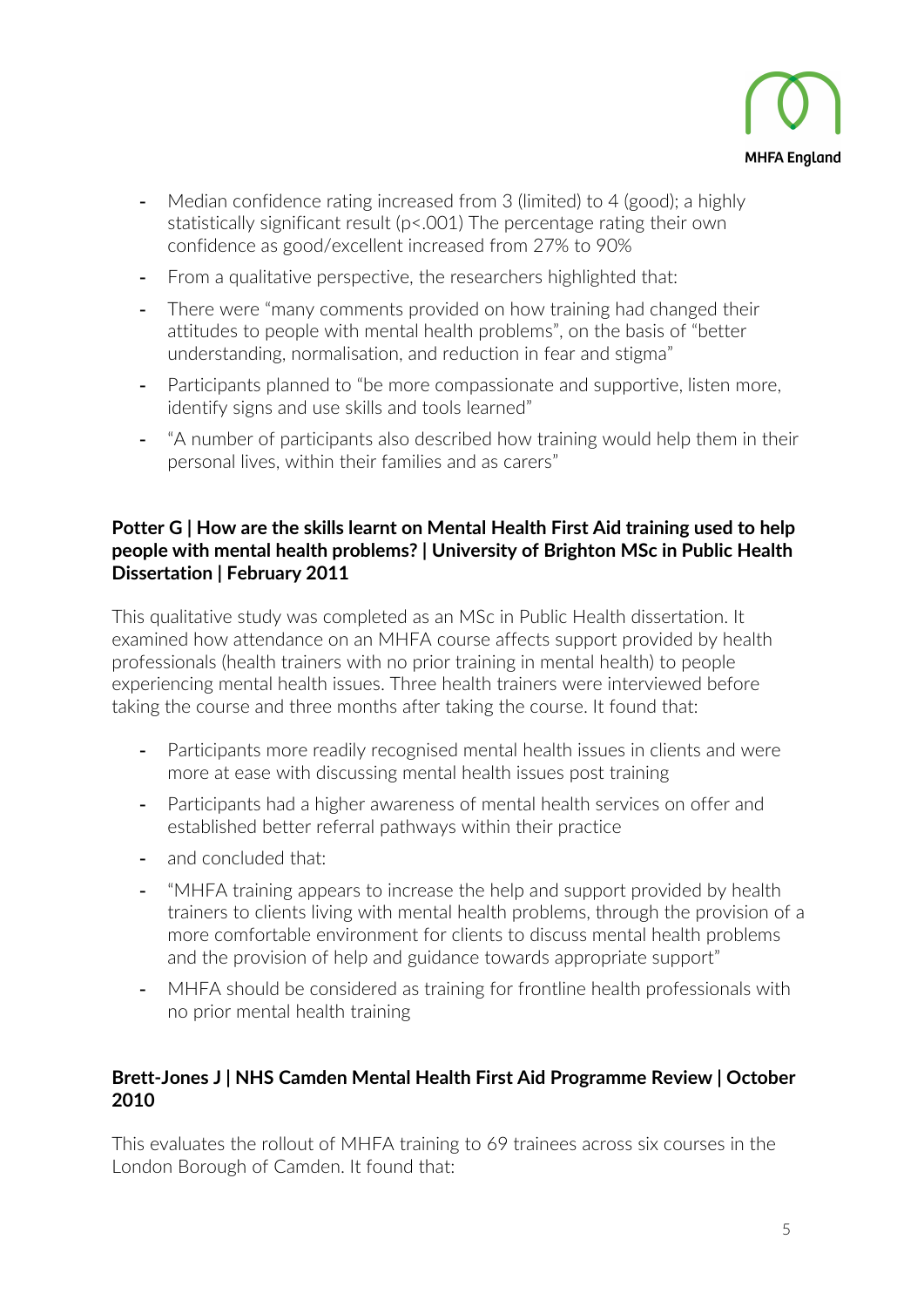

- 88% of the 34 participants who said they had been in contact with someone with mental health issues post course had offered help or advice to them, i.e. given Mental Health First Aid. Many of these had offered help to more than one person, with 48 total instances of giving Mental Health First Aid
- At six months post training, over 50% of participants felt that the course had a moderate or substantial positive impact on their own mental health. Only 14% felt it had none
- Self-assessment in confidence on helping someone increased from a range of 20-68% rating themselves as quite/very confident to 93-100%, dropping to 83- 100% six months post training. Self-assessment in knowledge of mental health issues also increased, and higher percentages responded correctly to true/false statements testing for mental health knowledge six months post training

### **Borrill J | [Mental Health First Aid Training: Initial Evaluation by Private Sector](https://mhfaengland.org/mhfa-centre/research-and-evaluation/university-westminsternbspprivate-sector-evaluation/)  [Participants](https://mhfaengland.org/mhfa-centre/research-and-evaluation/university-westminsternbspprivate-sector-evaluation/) | University of Westminster | August 2010**

This evaluation examined the impact of MHFA courses delivered to 29 managers within the private sector. It found that self-reported confidence in ability to support a person with mental health issues increased from a median of 3/10 to 8/10 post training. This was highly statistically significant.

### **Robson J, Bostock J | [Evaluation of Mental Health First Aid Training with](https://mhfaengland.org/mhfa-centre/research-and-evaluation/northumberland-fire-and-rescue/)  [Northumberland Fire and Rescue Service](https://mhfaengland.org/mhfa-centre/research-and-evaluation/northumberland-fire-and-rescue/) | May 2010**

This study evaluated the effects of MHFA courses delivered as mandatory training for 41 managers within Northumberland's Fire and Rescue Service, with another 65 managers randomly allocated to either a leafleting or other training session. It found that:

- MHFA training was significantly more effective than a leaflet session at promoting more positive attitudes towards people with mental health issues
- MHFA participants showed statistically significant differences in attitudes towards people with mental health issues (p<.0001) and knowledge of mental health issues (p<.001)
- Participants also had increased confidence in their ability to manage their own stress, as well as increased belief in their ability to help others with a mental health issue and an increased desire to help others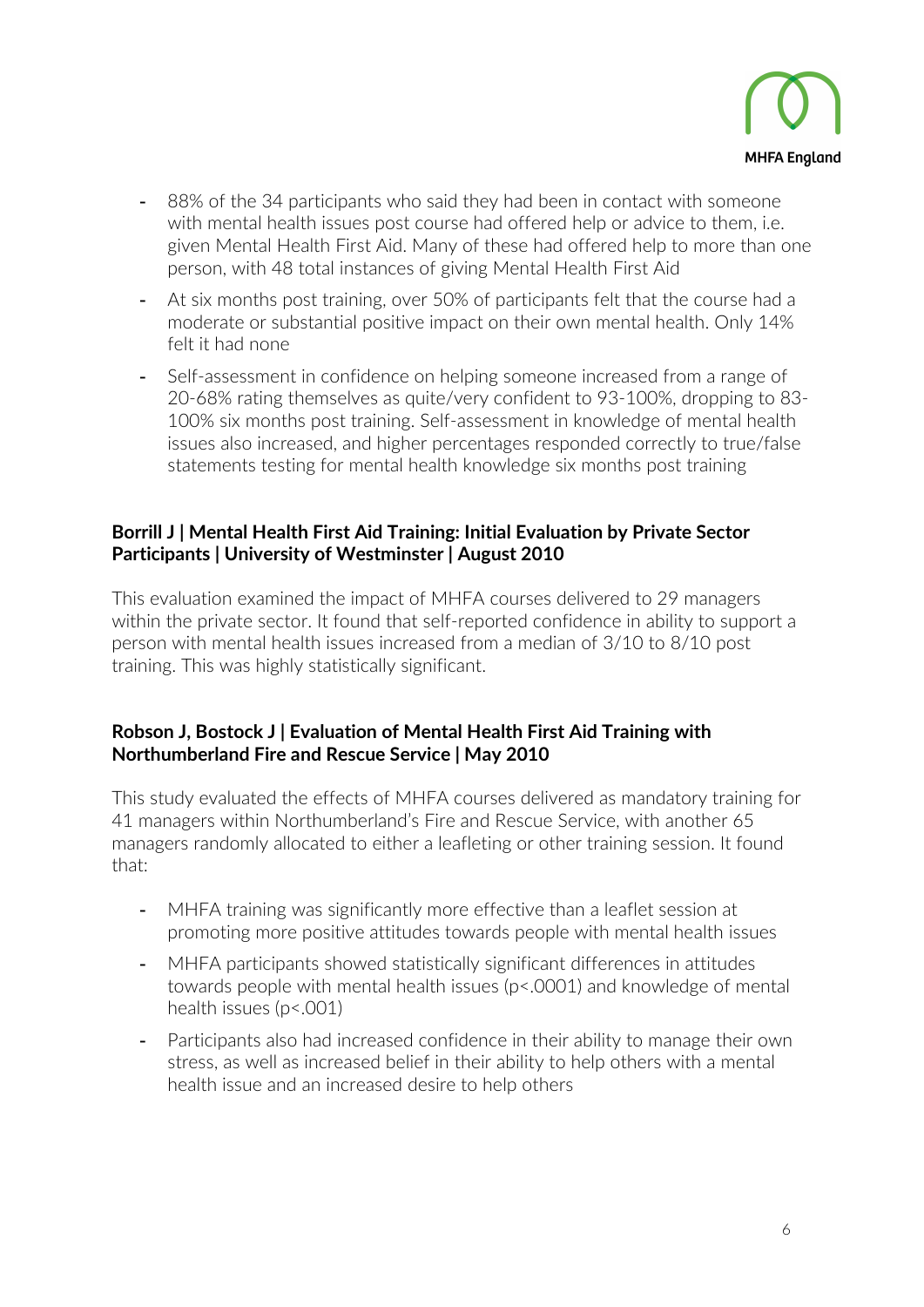

### **Zilnyk A | [Mental Health First Aid: A life skill we should all have?](https://mhfaengland.org/mhfa-centre/research-and-evaluation/perspectives-public-health-publication/) | Perspectives in Public Health | March 2010**

An overview of MHFA England training programmes published by the Royal Society for Public Health which includes a brief review of existing evidence around MHFA training at that time.

### **Brandling J | [Evaluating Mental Health First Aid Training for Line Managers working](https://mhfaengland.org/mhfa-centre/research-and-evaluation/university-bath-school-health/)  [in the public sector](https://mhfaengland.org/mhfa-centre/research-and-evaluation/university-bath-school-health/) | Mental Health Research & Development Unit, School for Health, University of Bath | March 2010**

Evaluated the delivery of MHFA training to 55 individuals, largely line managers and frontline staff working within the public sector, using a wide range of quantitative and qualitative measurements. It found:

- Statistically significant increases (p<0.01) in knowledge and confidence in helping someone experiencing mental ill health, as well as perception of mental health issues
- Positive changes in attitudes and understanding of mental health, as analysed through semi-structured interviews and use of the Mental Health Problems Perceptions Questionnaire (MHPPQ)
- Positive themes in semi-structured interviews focused around supporting one another, stigma and attitude change, and increased knowledge

### **Heer B | [Mental Health First Aid training evaluation](https://mhfaengland.org/mhfa-centre/research-and-evaluation/nhs-islington/) | NHS Islington | January 2010**

A survey was sent out to past participants on MHFA England courses within the London Borough of Islington and 136 surveys were completed. The results showed:

- 68.5% said they had used MHFA skills to help or at advise at least one person post training; many had helped more than one
- Most help given was a combination of the skills learned on the course, with an emphasis on listening, giving reassurance and providing information; over 50% had encouraged professional help to be sought
- Over 80% said the training had helped them improve their knowledge of mental health issues quite well or fully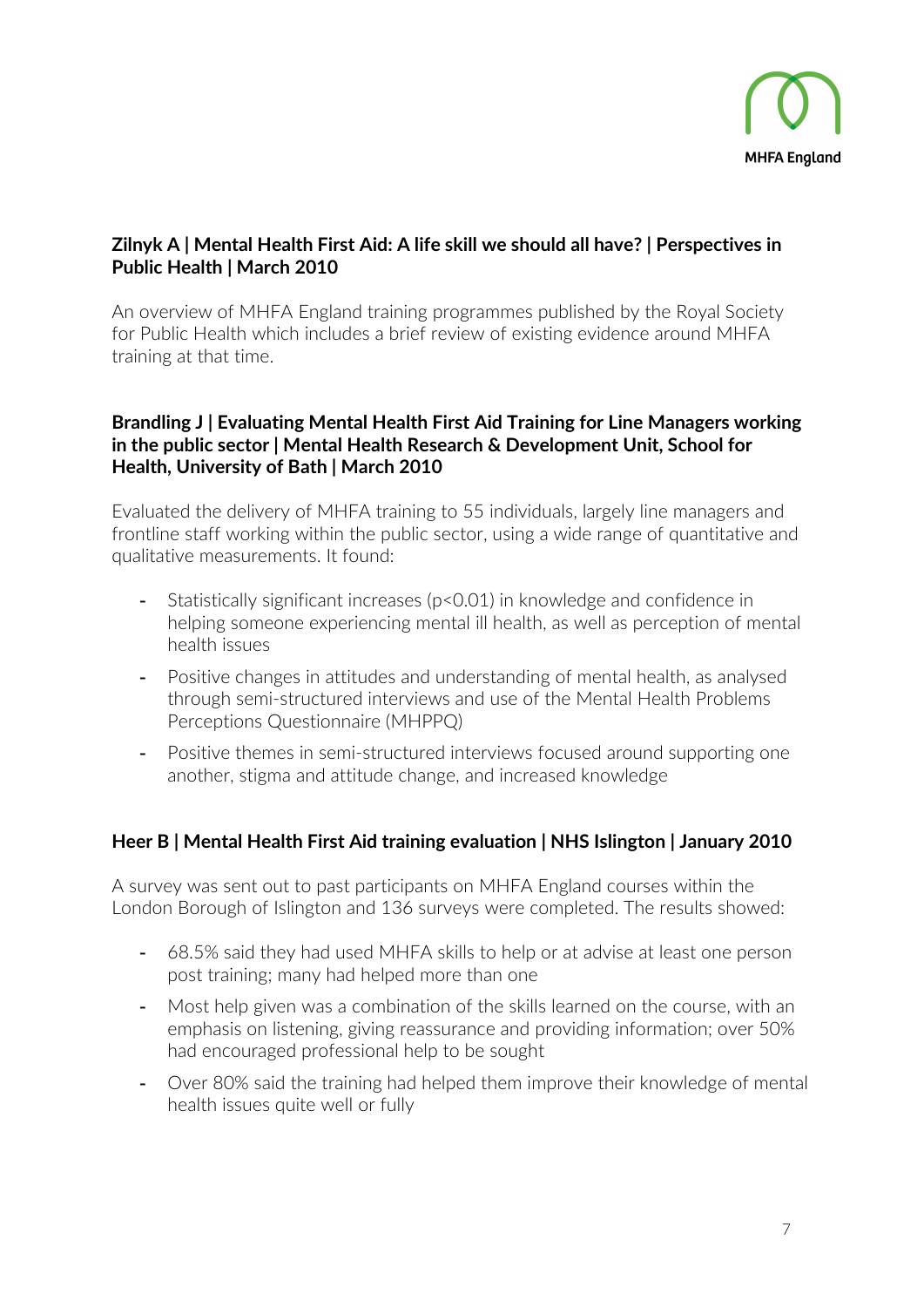

### **Macdonald K M, Cosquer C, Flockton A | [An Evaluation of the Impact of MHFA](https://mhfaengland.org/mhfa-centre/research-and-evaluation/mental-health-first-aid-hull/)  [Training in Kingston Upon Hull](https://mhfaengland.org/mhfa-centre/research-and-evaluation/mental-health-first-aid-hull/) | Humber Mental Health Teaching Trust | 2008**

This study evaluated the delivery of MHFA courses during 2007-2008 in Kingston upon Hull. Follow up questionnaires were responded to by 72 participants an average of 83 days post training. These found that:

- 85% of respondents who had been in touch with someone with a mental health issue post training said they had offered help to them after the MHFA course
- 74% also reported a positive impact of the course on their personal mental health
- 93% reported an increase in their confidence in helping someone experiencing a mental health issue

### **Robson J, Bostock J | [Evaluation of Mental Health First Aid Training for Flood](https://mhfaengland.org/mhfa-centre/research-and-evaluation/northumberland-evaluation-mhfa-training-flood-recovery-workers/)  [Recovery Workers](https://mhfaengland.org/mhfa-centre/research-and-evaluation/northumberland-evaluation-mhfa-training-flood-recovery-workers/) | Northumberland, Tyne and Wear NHS Trust | 2008**

This evaluated the effectiveness of training flood recovery workers in MHFA skills as research indicates that flooding can impact on a person's mental health. 17 flood recovery workers were surveyed before and after training and at a three month follow up, with ten semi-structured interviews conducted for qualitative analysis. The study found:

- Improved attitudes and feelings towards people with mental health issues post training
- Increased confidence in workers in their knowledge and ability of how to help someone experiencing distress and higher likelihood of supporting those around them
- <span id="page-9-0"></span>- A slight increase in the group's average perceived ability to manage their own stress, both post training and three months later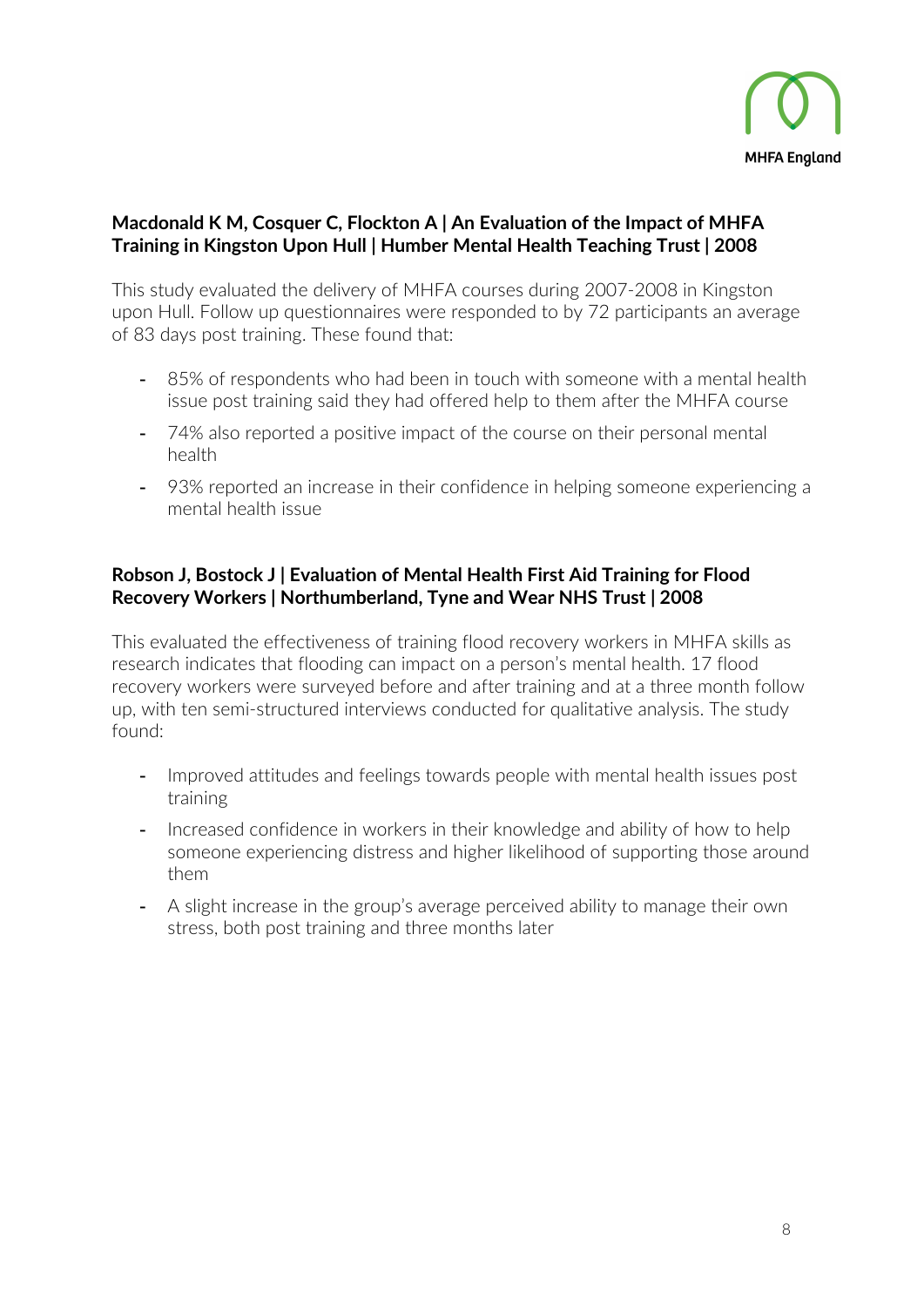

### Evaluations of Higher Education MHFA

Higher Education MHFA is an intensive one day course created in consultation with student mental health charity Student Minds. The course was piloted in 16 universities and evaluated by the University of Chester.

### **Cregan K, Phipps D, Lowndes J | Higher Education Mental Health First Aid training course | University of Chester | 2016**

The evaluation of the Higher Education MHFA One Day pilot course set out to address the question: Can an MHFA course designed for higher education improve knowledge and confidence within a university in relation to a variety of mental health issues?

173 staff and 17 students from 16 universities who self-selected to attend the MHFA course took a questionnaire before and after the course. In 72% of respondents, completing the course significantly increased their understanding of mental health as well as their confidence in being able to help those with signs of mental ill health.

The study concluded that the Higher Education MHFA course is "a positive way forward in developing good practice specifically within Higher Education".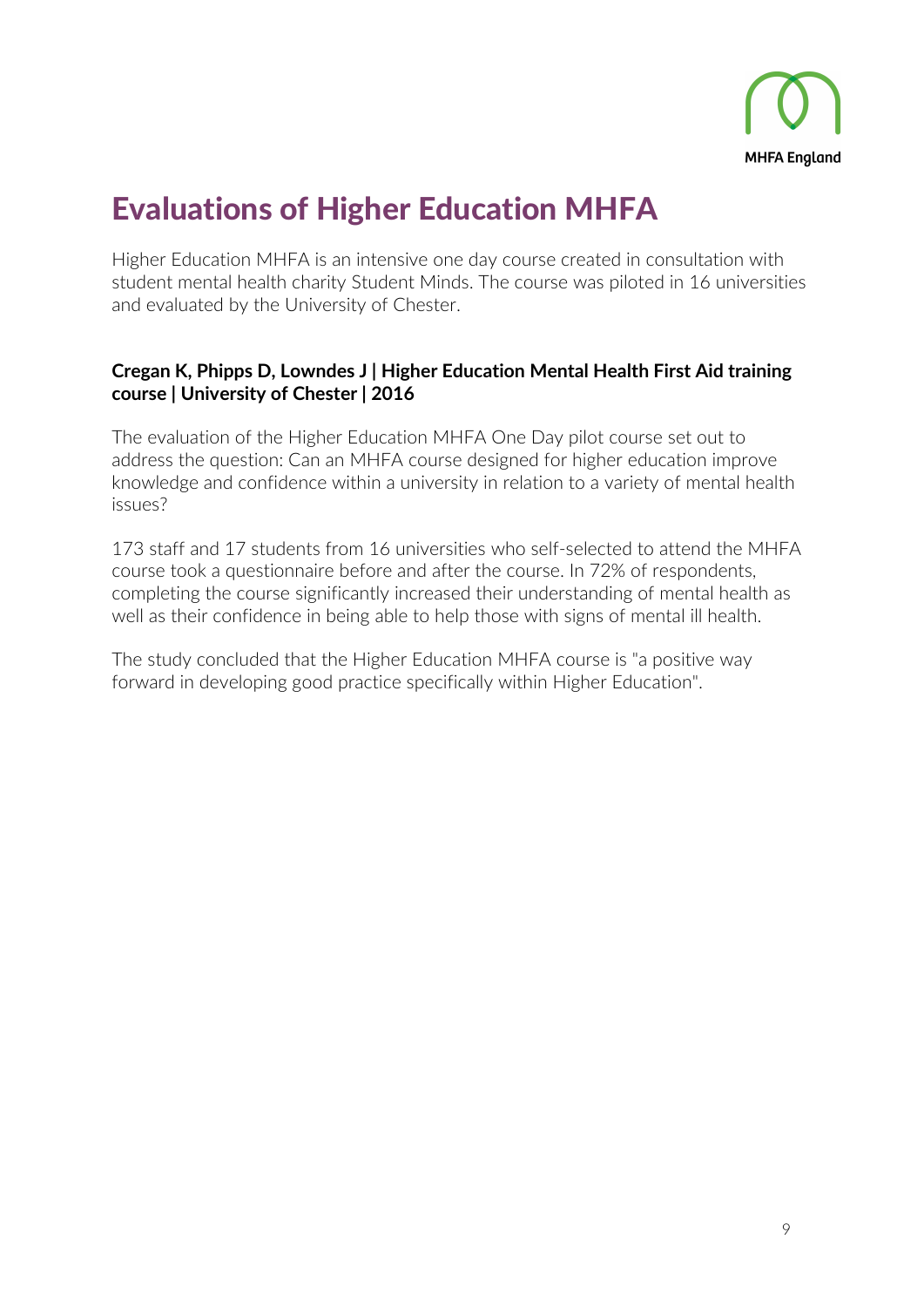

# Evaluations of Youth MHFA

Youth MHFA is a range of courses tailored for people who teach, work with, live with and care for young people aged 8 to 18. The courses focus on the issues faced by young people today and promotes protective factors and good parenting. Youth MHFA courses include two day, one day ('Schools and Colleges') and half day ('Lite').

### **[Roberts-Holmes G, Mayer S, Jones P & Lee SF | Evaluation of Phase One of the](http://mhfaengland.org/youth-mhfa-in-schools-UCL-report)  [Youth MHFA in Schools programme: "The training has given us a vocabulary to use."](http://mhfaengland.org/youth-mhfa-in-schools-UCL-report)  [| University College London Institute of Education | 2018](http://mhfaengland.org/youth-mhfa-in-schools-UCL-report)**

Researchers from University College London evaluated the first year of the Youth [MHFA in Schools programme.](https://mhfaengland.org/mhfa-centre/programmes/national-schools-programme/) During the first year of the programme over 1,200 school staff attended a Youth MHFA One Day course, qualifying them as Youth MHFA Champions – someone who is skilled in understanding how to spot the signs and symptoms of mental health issues in young people and who has the confidence to guide a young person to a place of support.

The study involved over 1,000 school staff and found that following the training, staff reported around a three-fold (190%) increase in confidence in knowledge, skills and awareness to support a young person struggling with their mental health.

- Before taking Youth MHFA training, only 30% of staff reported feeling knowledgeable, skilled and aware to support a young person experiencing mental ill health
- After acquiring Youth MHFA skills, 59% of staff said they felt highly knowledgeable, aware and confident to support a young person
- This increased to 87% up to three terms later, highlighting a sustained improvement as staff put their skills into practice and had time to reflect on their training

For more information see the [summary of results](https://www.mhfaengland.org/ucl-summary) or the [full report.](http://mhfaengland.org/youth-mhfa-in-schools-UCL-report)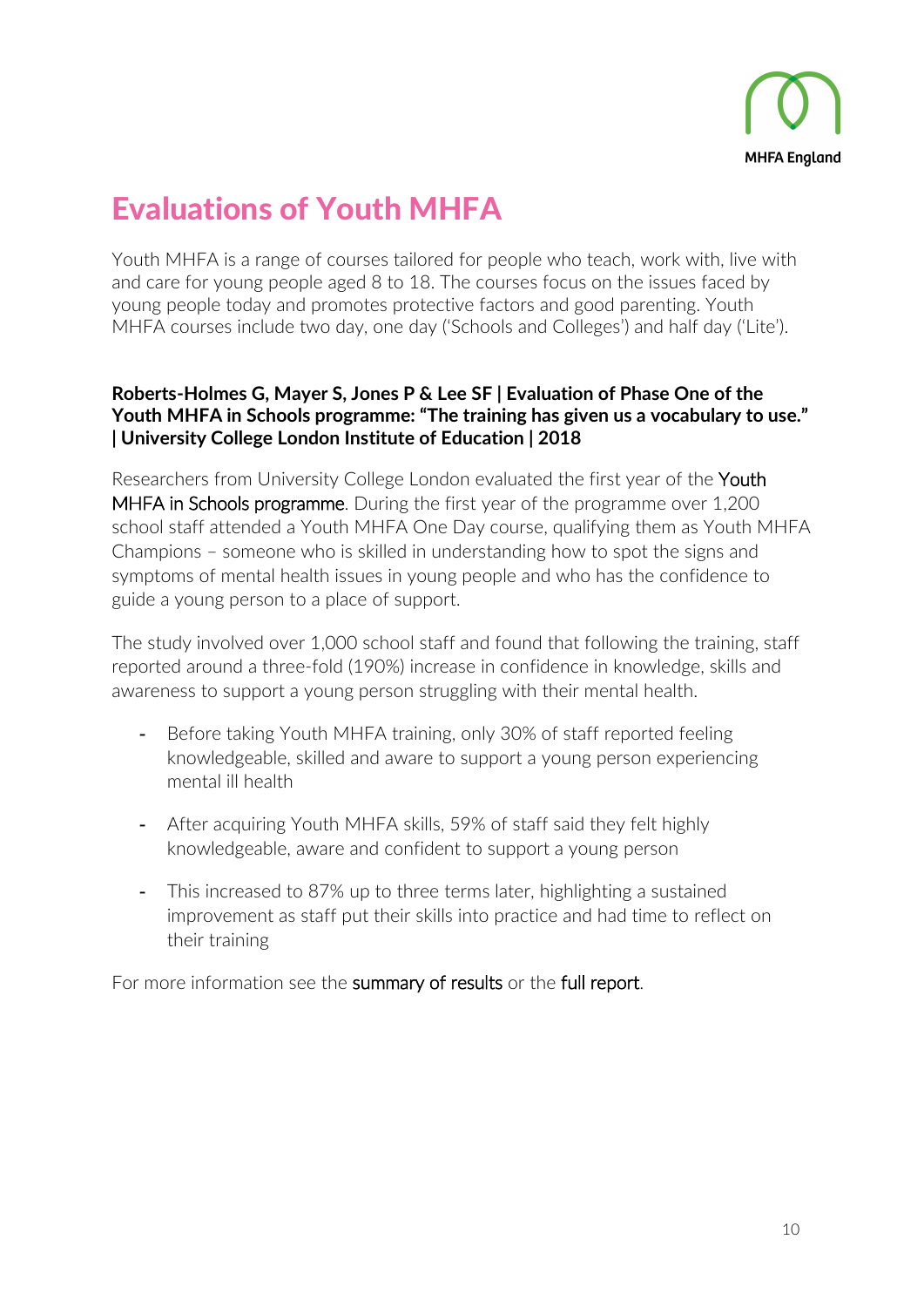

### **Kidger J et al. | [The Wellbeing in Secondary Education \(WISE\) Project](http://www.bris.ac.uk/social-community-medicine/projects/wise/) | University of Bristol & Cardiff University | 2016-2019**

The WISE study is an ongoing evaluation of the effectiveness of MHFA courses in secondary schools to support staff and students alike. The study consists of three parts:

- a group of school staff will be trained in Adult MHFA and will provide a peer support service for colleagues
- teachers will attend a Youth MHFA one day (Schools and Colleges) course which covers key topics around young people's mental health and wellbeing, with a strong practical focus on how to support young people experiencing mental distress
- teachers will attend a Youth MHFA half day (Lite) awareness course

The study will measure if the training has an effect on:

- Teacher wellbeing and depression
- Student wellbeing and mental health difficulties
- Teacher absence and presenteeism (self-rated poor performance at work)
- Student attendance and attainment

The project was piloted in six schools and was found to be feasible and well received. 25 schools from Bristol and the surrounding area and from South Wales are taking part in this larger study and results will be available in 2019.

### **Borrill J, Kuczynska P | [Evaluation of Youth Mental Health First Aid Training in the](https://mhfaengland.org/mhfa-centre/research-and-evaluation/ne-england-youth-mhfa-evaluation/)  [North East of England](https://mhfaengland.org/mhfa-centre/research-and-evaluation/ne-england-youth-mhfa-evaluation/) | University of Westminster | December 2013**

This study examined the effect of Youth MHFA Two Day courses delivered to 224 delegates across 18 venues in the North East of England. It found that:

- Both self-reported confidence in ability to help young people with mental health issues and knowledge in how to support young people with mental health issues increased from a median rating of 5/10 to 8/10 (or by three points); a highly statistically significant increase (p<.001)
- A longer term follow up at three to six months post training highlighted that many of the schools involved in the training had clear implementation strategies in place to embed Youth MHFA and ALGEE into their organisation
- Analysis of open-ended responses on how delegates would respond to hypothetical scenarios around mental ill health also demonstrated continuing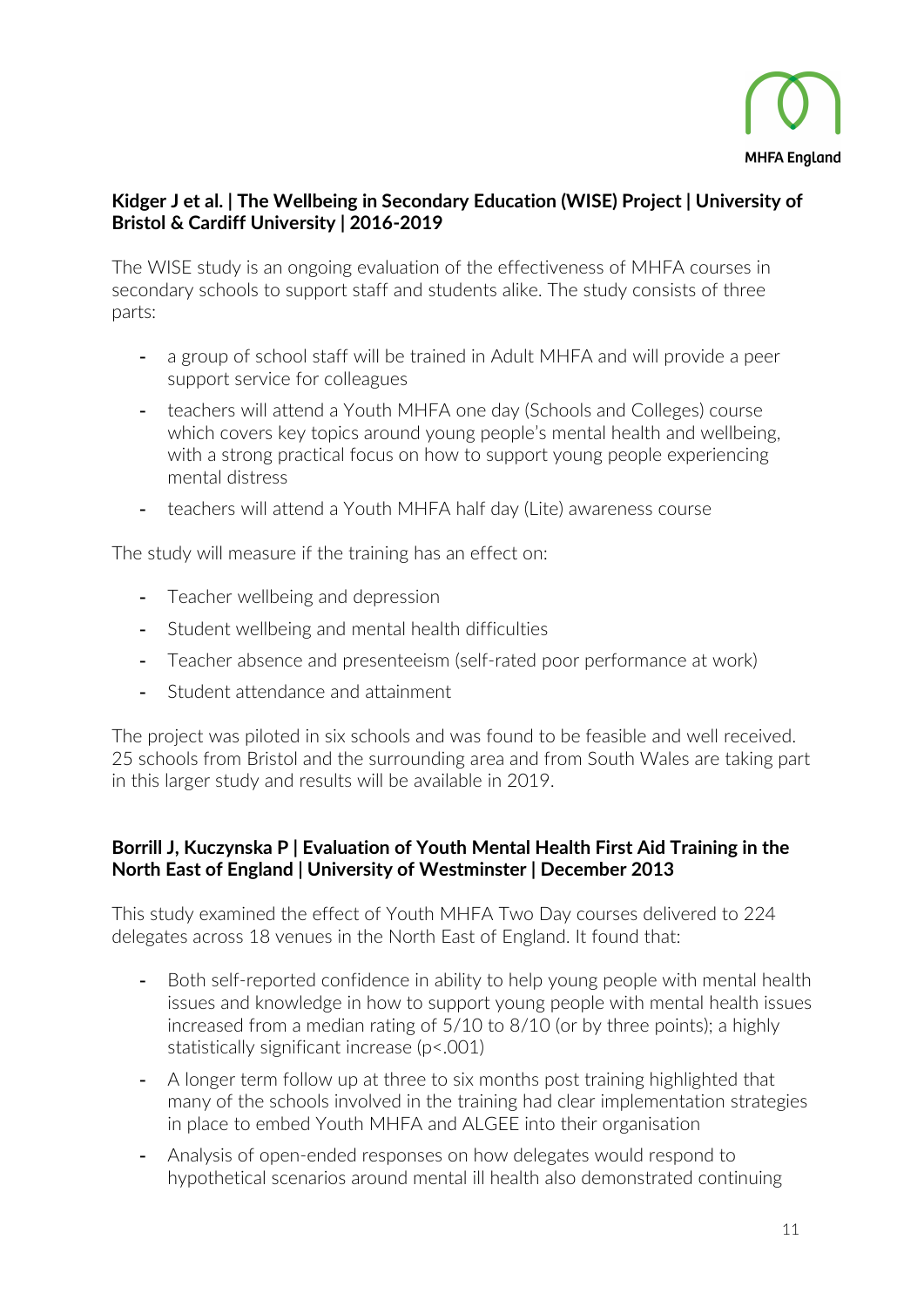

ability to identify symptoms of mental ill health and provide appropriate strategies for support and care

Participant feedback three to six months post training:

- "Straight after the first session I was able to use the ALGEE technique with a student (who) had anxiety and panic attacks for a number of years. By listening, reassuring her and helping her to recognise her mental health she became more confident in discussing her concerns and we were able to give her the appropriate help during her examinations"
- "I developed observational and listening skills to pick up signs of difficulties at an early stage (and) further developed close links with external agencies"
- "I have led assemblies on mental wellbeing to raise the issue and revive my pupil drop-in and parent drop-in after school"
- "I suggested my senior coach give me the groups of kids who are shy or hyperactive; I take it as a challenge to explore the talent of those kids"
- "Confidence to challenge students and staff about their behaviours so that they feel confident to seek support"
- "Gaining more up-to-date knowledge about mental health has given me more confidence in myself. The information discussed has certainly made me look at how I can improve my practice to best support others"
- "The sessions that covered the different types of mental health disorders have all been very useful as I now have a better awareness and know what advice/help to give"
- "I have been able to ask the 'right' questions and openers to engage individuals in an honest discussion about their needs"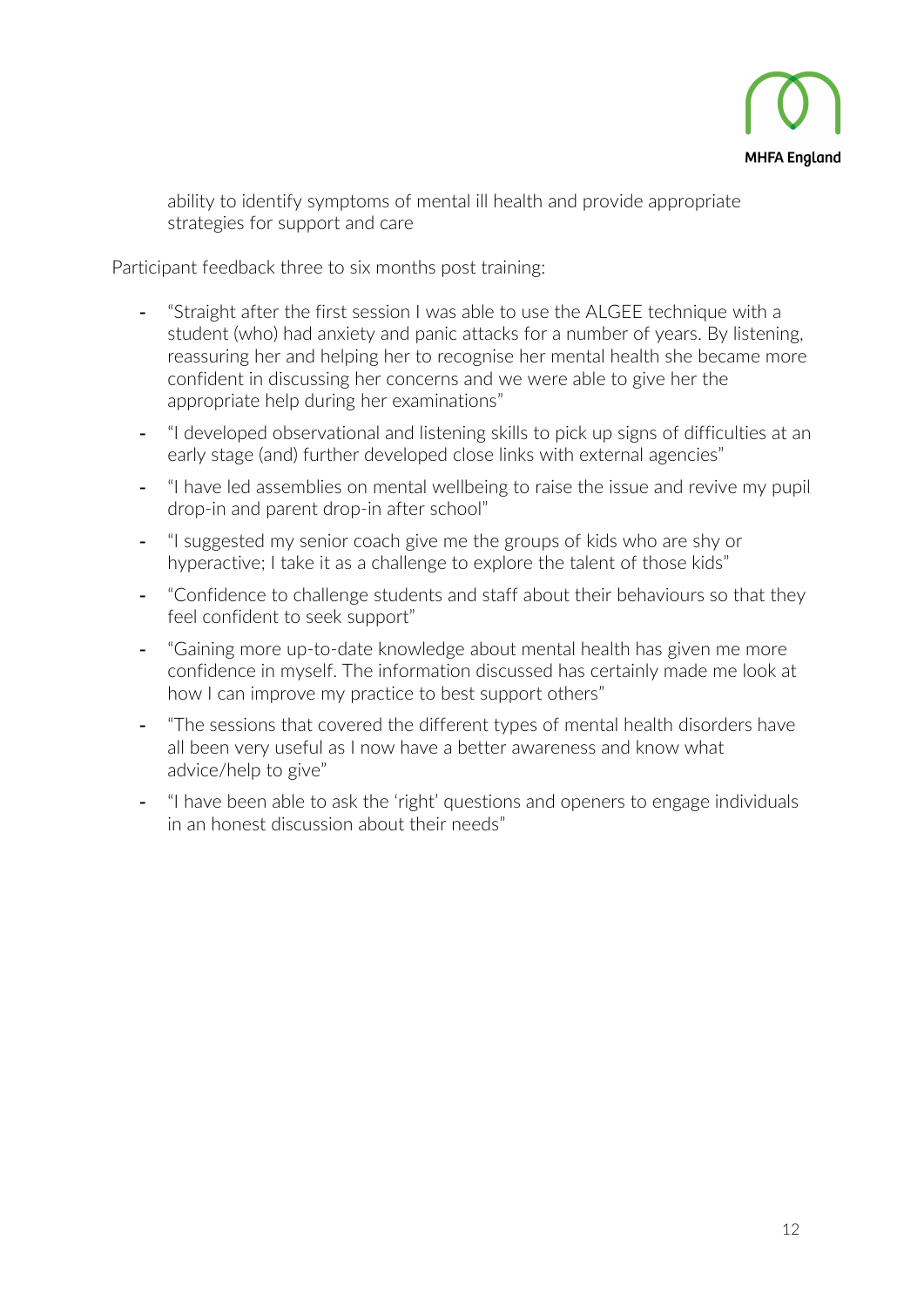

### Evaluations of MHFA in the workplace

Organisations of a range of sizes and sectors use MHFA training as part of their wellbeing strategy. MHFA England offers in-house training and consultancy for larger organisations, while small companies often book training through a local independent MHFA instructor. Workplaces are increasingly starting to treat mental health first aid as equal to physical first aid provision by ensuring there is a member of staff on hand who is trained to offer support.

### **[Narayanasamy M, Geraghty J, Coole C, Nouri F, Thomson L, Callaghan P, Drummond](https://mhfaengland.org/mhfa-centre/research-and-evaluation/mentor)  [A | MENtal health first aid in The wORkplace \(MENTOR\): A feasibility study |](https://mhfaengland.org/mhfa-centre/research-and-evaluation/mentor)  [University of Nottingham and IOSH | November 2018](https://mhfaengland.org/mhfa-centre/research-and-evaluation/mentor)**

The MENTOR study investigated employees' views on the impact of MHFA England training in their workplace. There were three parts to the study:

- 1. A scoping review of other courses used in workplaces to address mental health and suicide awareness, and comparison with MHFA England courses
- 2. A survey to investigate how MHFA training had been implemented in organisations where at least one member of the workforce had received the training
- 3. Interviews with participants from some of these organisations to gain richer insight into the implementation, use and utility of MHFA training in the workplace

Researchers surveyed 139 participants from 81 organisations across England. The organisations were spread across 20 different industries in the private, public and third sectors.

Participants were asked what had changed in their workplaces as a result of MHFA England training. Responses included:

- 91% said there had been an increased understanding of mental health issues in their workplace
- 87% said more mental health conversations were happening at work
- 83% had noticed an improvement in procedures for signposting to further support

The survey and interview findings also suggested that key factors for successful workplace MHFA programmes included clear rationales for introducing training,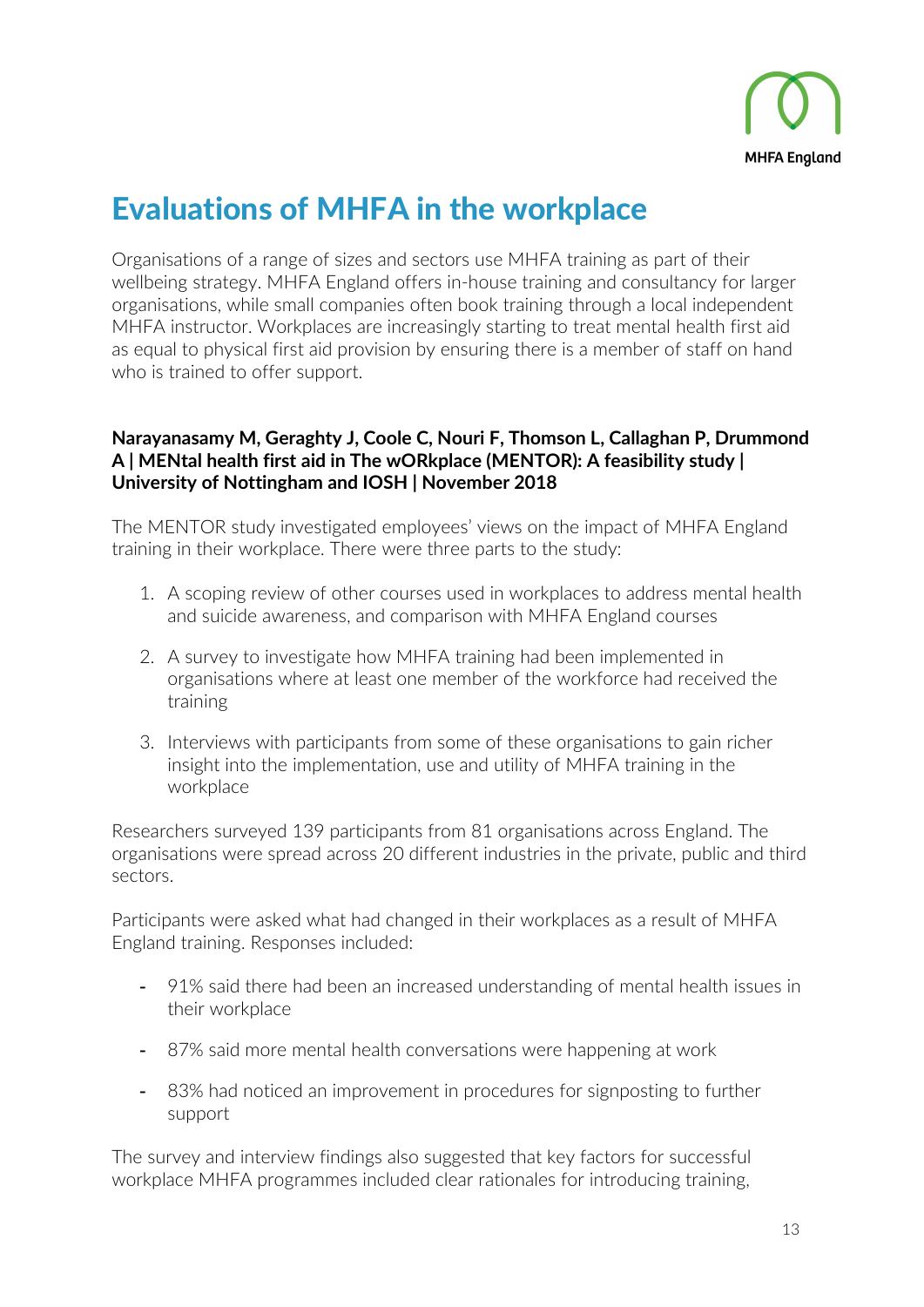

well-motivated MHFA coordinators and the existence of Mental Health First Aider networks.

A summary of the results of the MENTOR study can be found at **[mhfaengland.org/mentor-study-infographic](https://mhfaengland.org/mentor-study-infographic)** and the full report can be downloaded at **[mhfaengland.org/mhfa-centre/research-and-evaluation/mentor](https://mhfaengland.org/mhfa-centre/research-and-evaluation/mentor)**.

### **[Bovopoulos N, LaMontagne AD, Martin A, Jorm AF | Exploring the role of mental](https://www.emeraldinsight.com/doi/abs/10.1108/IJWHM-06-2018-0082)  [health first aid officers in workplaces: A qualitative study using case study](https://www.emeraldinsight.com/doi/abs/10.1108/IJWHM-06-2018-0082)  [methodology | International Journal of Workplace Health Management |](https://www.emeraldinsight.com/doi/abs/10.1108/IJWHM-06-2018-0082)  [September 2018](https://www.emeraldinsight.com/doi/abs/10.1108/IJWHM-06-2018-0082)**

This study sought to understand how workplace Mental Health First Aid Officers (MHFAOs) were trained, promoted and supported, and understand any benefits and challenges that workplaces have found in appointing and supporting MHFAOs.

Five organisations from different industries (construction, education and training, information media and telecommunications, transport and professional, scientific and technical services) were used as case studies, and several individuals within each organisation were interviewed about their experiences.

Most organisations had developed and refined procedures to select MHFAOs over time, using application and screening processes to ensure that MHFAOs had suitable personality traits, reflected principles of equality and diversity, and were present across different levels of an organisation. Most organisations promoted MHFAOs through internal resources such as induction packs, the intranet and signs on office doors or desks. Several organisations did not have structured or ongoing ways to provide support for MHFAOs.

Participants believed that MHFA training should be offered to all staff in an organisation, although they noted that this was not always practical or feasible. Participants noted several benefits of MHFAOs in their organisation including:

- Increasing support and encouraging help-seeking
- Improving knowledge, attitudes and skills
- Improving workplace culture
- As a global programme, MHFA can be implemented consistently across multinational organisations

Challenges included how to appropriately support and resource MHFAOs, how to select and promote MHFAOs within an organisation and how to support and train all staff in mental health matters. This study offers several practical recommendations for how to embed and improve MHFAO programmes within workplaces.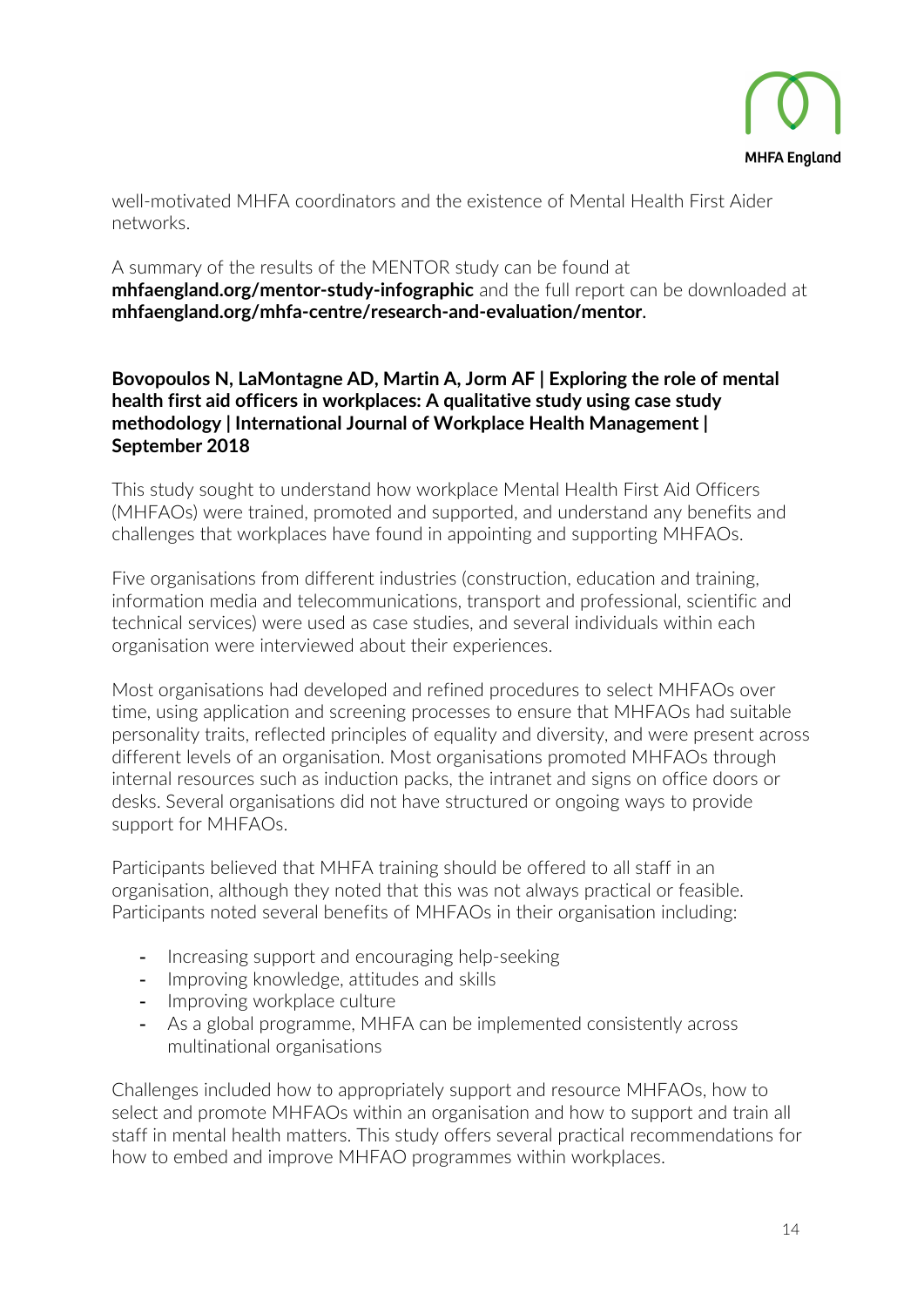

### **[Whitmore M, Stewart K, Pollard J, van Belle J, Yang M, van Stolk C | Promising](https://www.rand.org/pubs/research_reports/RR2409.html)  [practices for health and wellbeing at work: A review of the evidence landscape](https://www.rand.org/pubs/research_reports/RR2409.html) | [RAND Europe | August 2018](https://www.rand.org/pubs/research_reports/RR2409.html)**

Commissioned by Public Health England and prepared by RAND Europe, this research project set out to investigate the effectiveness of health and wellbeing programmes available to employers. The study identified 117 health and wellbeing programmes, reviewed the evidence base for each and graded them according to Nesta standards of evidence, which help determine confidence that an intervention is having a positive impact.

Out of the 117 programmes studied, MHFA England training was among the top five identified as meeting the highest standards of evidence (Nesta level 3).

### **Bell N, Evans G, Beswick A, Moore A | Summary of the evidence on the effectiveness of Mental Health First Aid (MHFA) training in the workplace | Health and Safety Executive | August 2018**

The Health and Safety Executive conducted a [rapid scoping review](http://www.hse.gov.uk/research/rrpdf/rr1135.pdf) of existing evidence which highlighted consistent evidence that MHFA training raises employees' awareness of common mental health issues and their signs and symptoms. The review also identified that there is a lack of published occupational studies on MHFA, limited evidence on adaptation of MHFA for different workplaces, and suggests there is limited evidence that MHFA training leads to sustained improvement in helping colleagues experiencing mental ill health.

### **Morgan AJ, Ross A, Reavley NJ | [Systematic review and meta-analysis of Mental](https://doi.org/10.1371/journal.pone.0197102)  [Health First Aid training: Effects on knowledge, stigma, and helping behaviour](https://doi.org/10.1371/journal.pone.0197102) | PLOS One | May 2018**

This study reviewed and analysed research on MHFA two day courses around the world and found that the course is effective at increasing participants' mental health knowledge, confidence and intentions to provide assistance, and is also effective at reducing stigma, up to six months after training.

The program was evaluated in several settings including workplaces, with university or health care students, members of the public, teachers, parents, and the military. Altogether the analysis comprised 18 studies and included 5,936 participants.

They found that MHFA training moderately improves mental health first aid knowledge, recognition of disorders and beliefs about the most effective forms of treatment for mental health issues. MHFA training also reduces stigma, increases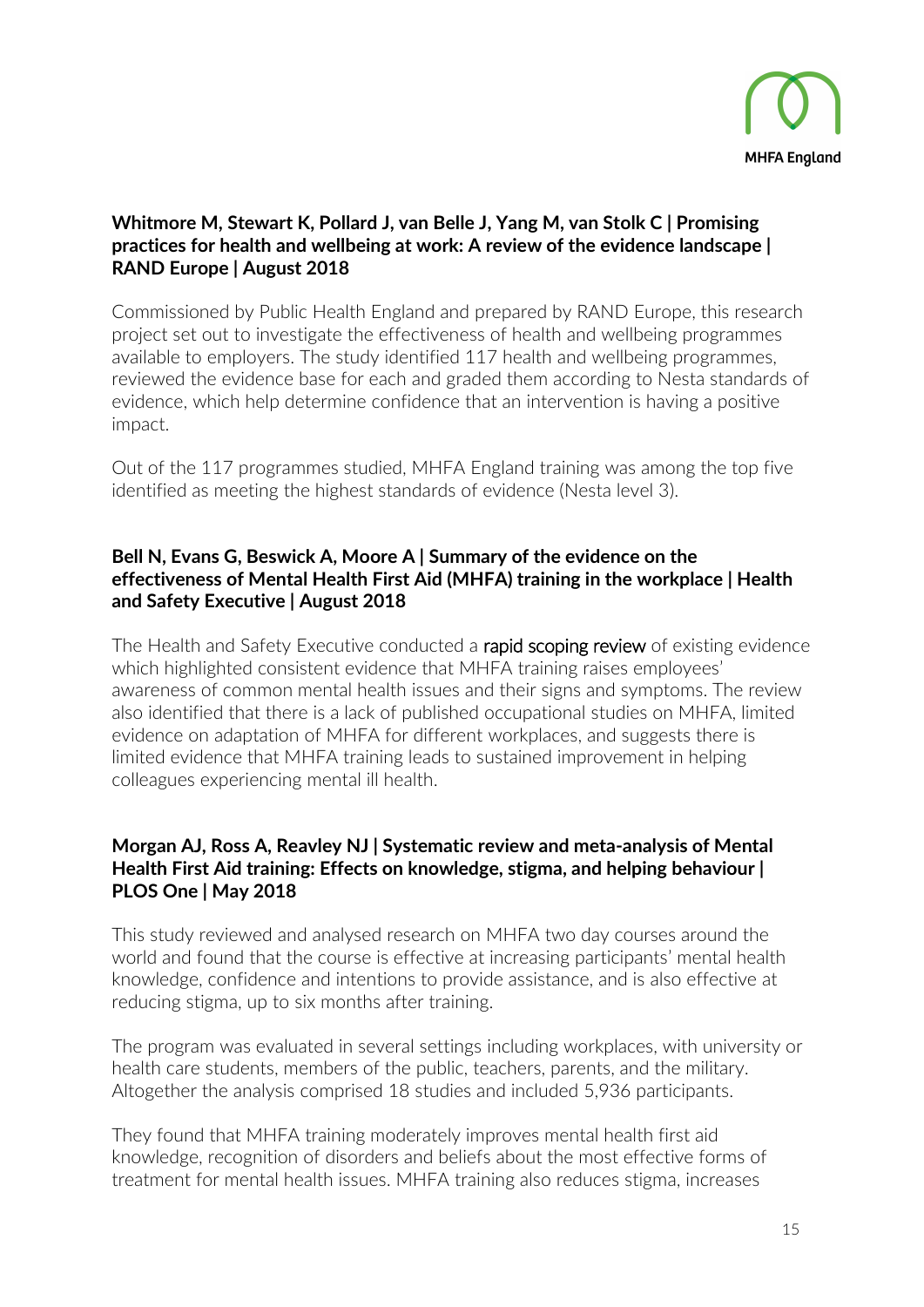

confidence in assisting someone with a mental health issue and increases intentions to provide mental health first aid to a small extent.

These effects were evident up to six months after completing the training. It is not clear whether these effects last beyond six months, and it is not clear whether MHFA training results in people providing appropriate mental health first aid to someone with a mental health issue.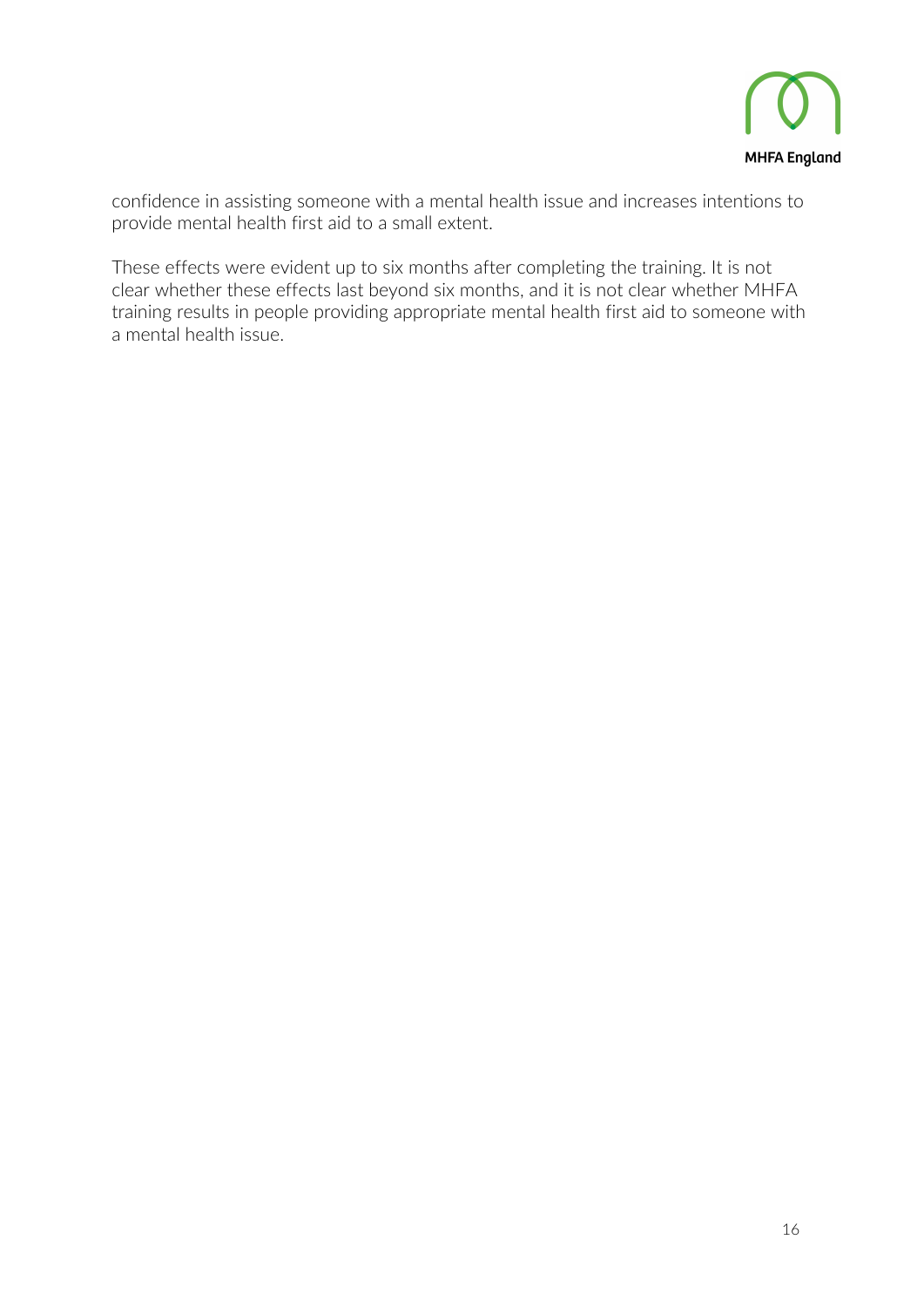

### Evaluations of Armed Forces MHFA

Armed Forces MHFA is a two day course developed specifically for the Armed Forces community including veterans, serving personnel, their families, and people who work with them. It was developed following a pledge from the Ministry of Defence to improve mental health care services for its personnel, after identifying that military personnel may have particular mental health needs and are less likely to engage with mental health support than the general population.

MHFA England has approved 180 specialist instructors to deliver Armed Forces MHFA courses, who have since trained over 6,000 members of the Armed Forces community to date.

### **Crone D et al. | [Evaluation of the Mental Health First Aid in the Armed Forces](https://mhfaengland.org/mhfa-centre/research-and-evaluation/uni-gloucestershire-armed-forces-mhfa/)  [Community Project](https://mhfaengland.org/mhfa-centre/research-and-evaluation/uni-gloucestershire-armed-forces-mhfa/) | University of Gloucestershire | May 2016**

The first evaluation into the effectiveness of Armed Forces MHFA found evidence that the programme:

- helps to improve mental health literacy
- reduces stigma and misunderstandings surrounding mental health
- holds the potential to provide longer term support to personnel, veterans and their families by identifying mental health issues early and enabling people to access the necessary support services

This mixed method evaluation included both quantitative (surveys) and qualitative (observations, interviews, and focus groups with an expert steering group) elements. Participants were surveyed before and after training and at a follow up after 10 months. 602 trainees completed the initial surveys and 120 completed the follow up.

Quantitative findings revealed that:

- immediately following training, trainees showed a significant increase in knowledge, attitudes, and confidence. This effect was sustained at the 10 month follow up
- there was a small but significant decrease in knowledge which occurred from post training to follow up. Despite the decrease from post training to follow up, overall, knowledge, attitudes, and confidence were all significantly higher than at baseline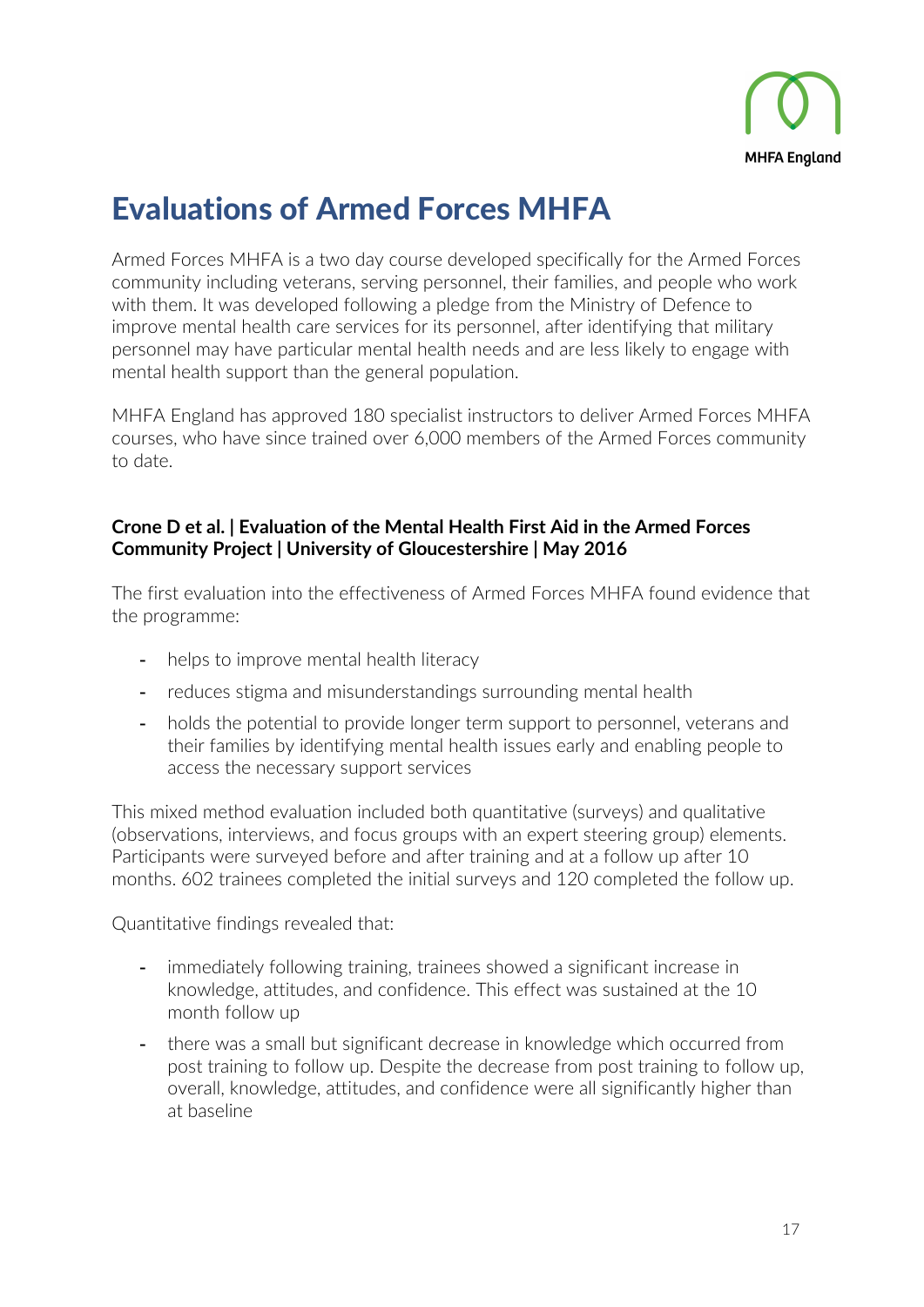

Qualitative findings reported that trainees:

- increased their knowledge, understanding and confidence in talking about and communicating with people who have mental health issues
- had improved listening skills, advice giving, and confidence in asking difficult questions regarding mental health issues

Armed Forces MHFA instructors reported:

- increased learning and confidence in understanding and managing mental health through the training experience
- shared feeling with other instructors and trainees of wanting to support and help the promotion of mental health and its awareness in the Armed Forces community
- the need to manage military and civilian dynamics within the courses
- Armed Forces MHFA instructors made a number of recommendations including:
- embedding MHFA into the Armed Forces formal training schedule to ensure the sustainability of the programme
- the development of central coordination and communication including a networking facility between MHFA instructors
- the targeting of specific population groups for the promotion of Armed Forces MHFA courses, for example, service personnel, ex-service, and the families of veterans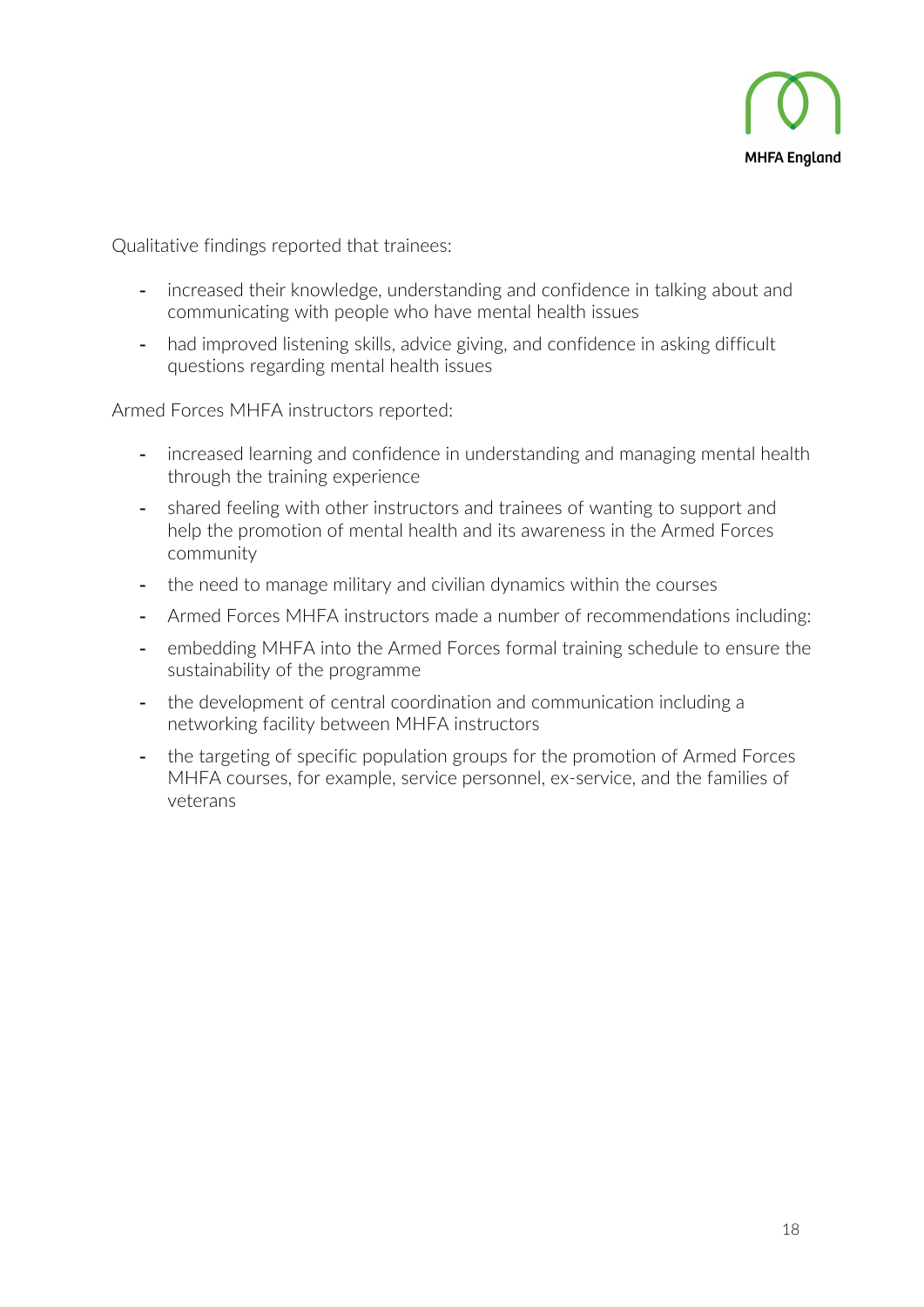

### Evaluations of international MHFA programmes

For further reading, an additional set of MHFA evaluations from across the globe can be found at **[mhfa.com.au/cms/evaluations](https://mhfa.com.au/cms/evaluations)**.

### **[Bovopoulos N, LaMontagne AD, Martin A, Jorm](https://www.emeraldinsight.com/doi/abs/10.1108/IJWHM-06-2018-0082) AF | Exploring the role of mental [health first aid officers in workplaces: A qualitative study using case study](https://www.emeraldinsight.com/doi/abs/10.1108/IJWHM-06-2018-0082)  [methodology | International Journal of Workplace Health Management |](https://www.emeraldinsight.com/doi/abs/10.1108/IJWHM-06-2018-0082)  [September 2018](https://www.emeraldinsight.com/doi/abs/10.1108/IJWHM-06-2018-0082)**

This study sought to understand how workplace Mental Health First Aid Officers (MHFAOs) were trained, promoted and supported, and understand any benefits and challenges that workplaces have found in appointing and supporting MHFAOs.

Five organisations from different industries (construction, education and training, information media and telecommunications, transport and professional, scientific and technical services) were used as case studies, and several individuals within each organisation were interviewed about their experiences.

Most organisations had developed and refined procedures to select MHFAOs over time, using application and screening processes to ensure that MHFAOs had suitable personality traits, reflected principles of equality and diversity, and were present across different levels of an organisation. Most organisations promoted MHFAOs through internal resources such as induction packs, the intranet and signs on office doors or desks. Several organisations did not have structured or ongoing ways to provide support for MHFAOs.

Participants believed that MHFA training should be offered to all staff in an organisation, although they noted that this was not always practical or feasible. Participants noted several benefits of MHFAOs in their organisation including:

- Increasing support and encouraging help-seeking
- Improving knowledge, attitudes and skills
- Improving workplace culture
- As a global programme, MHFA can be implemented consistently across multinational organisations

Challenges included how to appropriately support and resource MHFAOs, how to select and promote MHFAOs within an organisation and how to support and train all staff in mental health matters. This study offers several practical recommendations for how to embed and improve MHFAO programmes within workplaces.